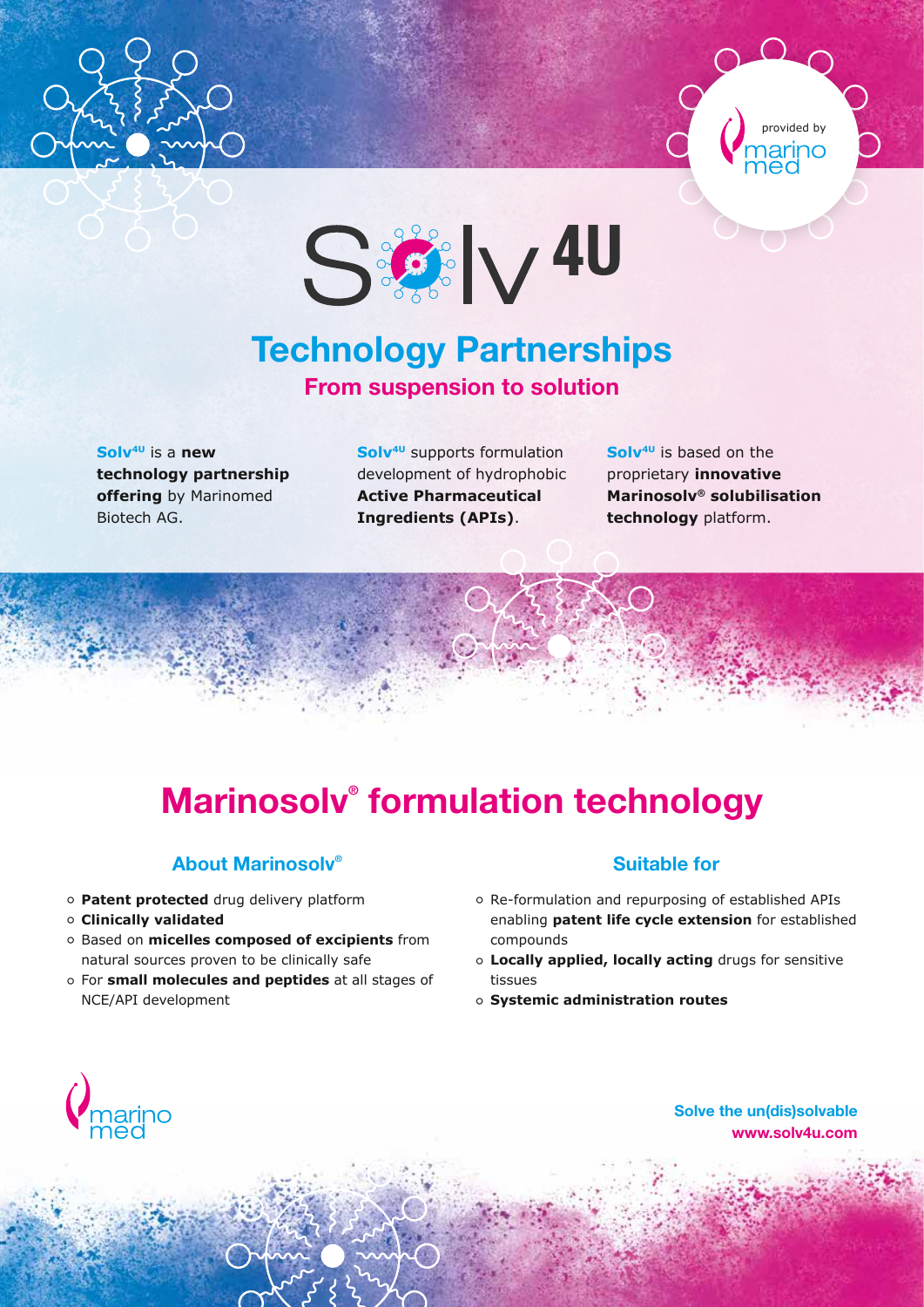

### **Benefits**

- **Increased solubility** directly correlates with **increased bioavailability** of API.
- Results in a **faster onset of action**.
- **Reduction of the administered dose**
- **Well tolerated**, for local and **systemic** administration routes



### Mode of action

The Marinosolv® matrix is individually composed for an optimized formulation for each drug substance.



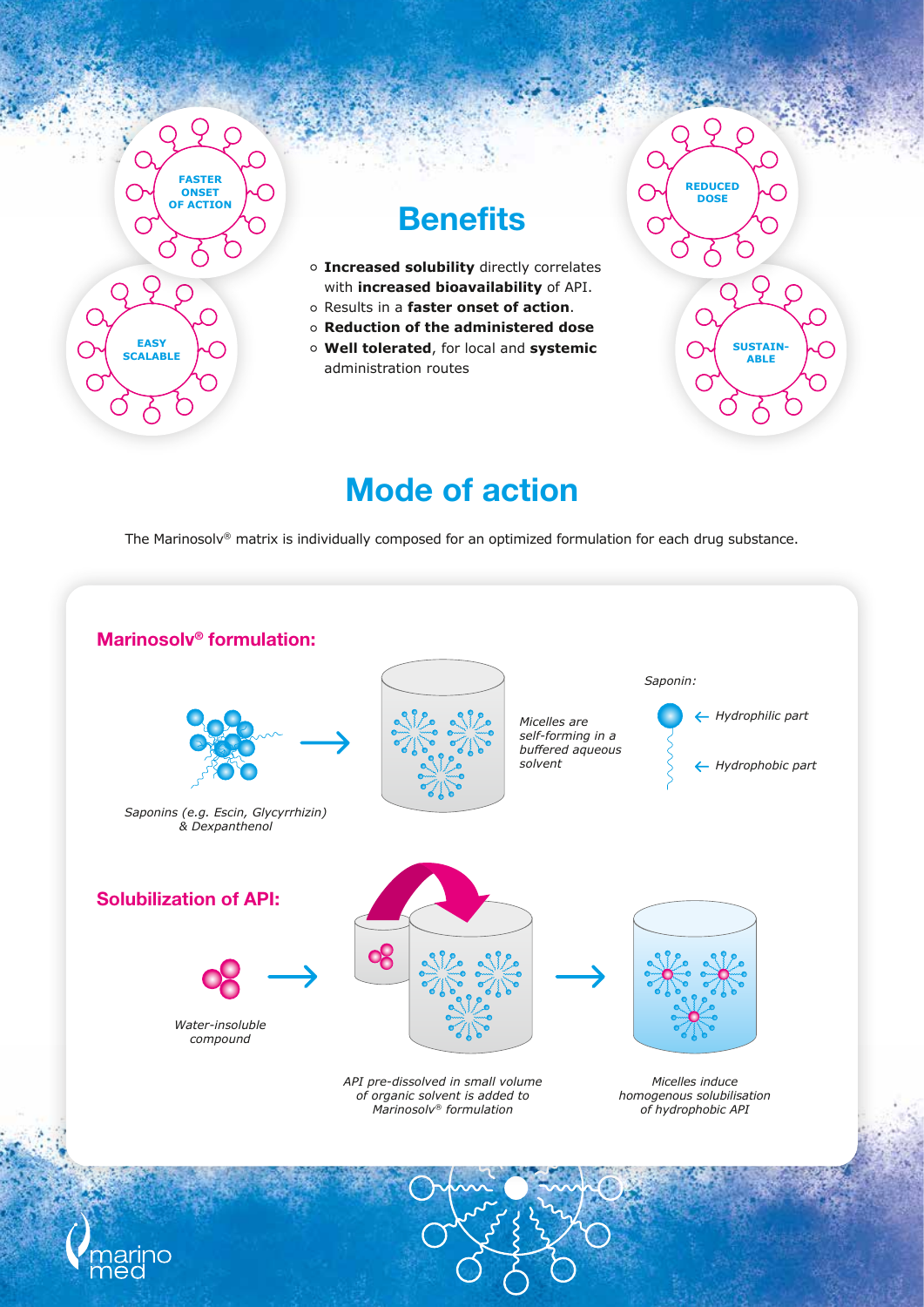## Solubility enhancement

Marinosolv® works with hardly water-soluble APIs from **different substance classes**. Marinomed has validated the technology through its **own product development** projects improving established APIs. In addition, numerous compounds have been solubilised successfully in **client projects**.

#### **Corticosteroids**

Budesonide >10-fold Fluticasone >50-fold Mometasone 100-fold

#### **Macrolide immunosuppressants**

Cyclosporin A 30-fold Pimecrolimus 80-fold Tacrolimus 200-fold

#### **Cancer therapeutics**

Pazopanib 40000-fold Paclitaxel >10-fold

Solve the un(dis)solvable

 $w_1$  with  $w_2$  and  $w_3$ 

#### **Work in progress**

Macrolide antibiotics Small peptides

#### **Phytopharmaceuticals**

Cannabidiol >300-fold Curcumin >1000-fold Digitoxin >110-fold Rutin >180-fold

*Marinosolv® solubility enhancement in comparison to solubility in water*